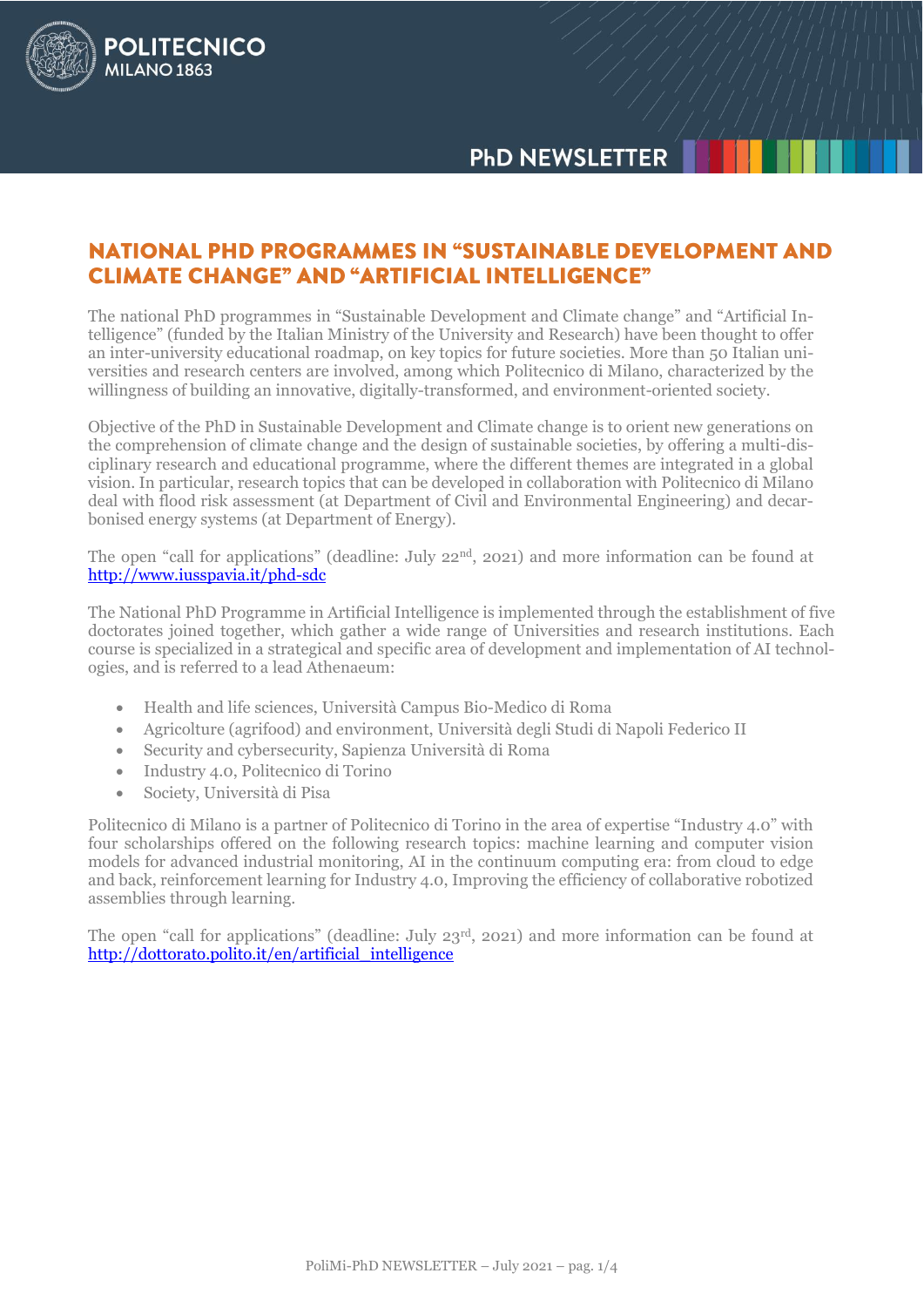### **CALLS AND EVENTS**



#### **NELLIE AWARD ITALIA 2021**

Thanks to the donation of Tiffany & Co. Italia, The Circle Italia Onlus has decided to support women and their talent, recognizing the merit of female graduate students and PhD of the Politecnico di Milano with the award: "Nellie Award Italia 2021"

The award is aimed at female graduate students and PhD who have distinguished themselves not only for academic result but also in the social field, applying their knowledge to identify innovative solutions for the benefit of others.

Deadline: 12.00 p.m (CET) 10th July 2021



4

#### **HUAWEI ITALY UNIVERSITY CHALLENGE 2021 (FOR PHDS)**



Huawei launches a Call for Ideas that aims to promote the value and key role of the PhD for the future of technology and innovation. The areas of this year's call, entirely dedicated to PhDs (students, graduates and young Post-Docs), are the following:

- Antennas
- Power Supply Technologies and Systems
- Analogic Design and Integrated Circuits
- Model Based Development
- Embedded AI Solutions / AI Architectures
- Cutting-edge solutions / innovative research direction

Deadline: 31 October 2021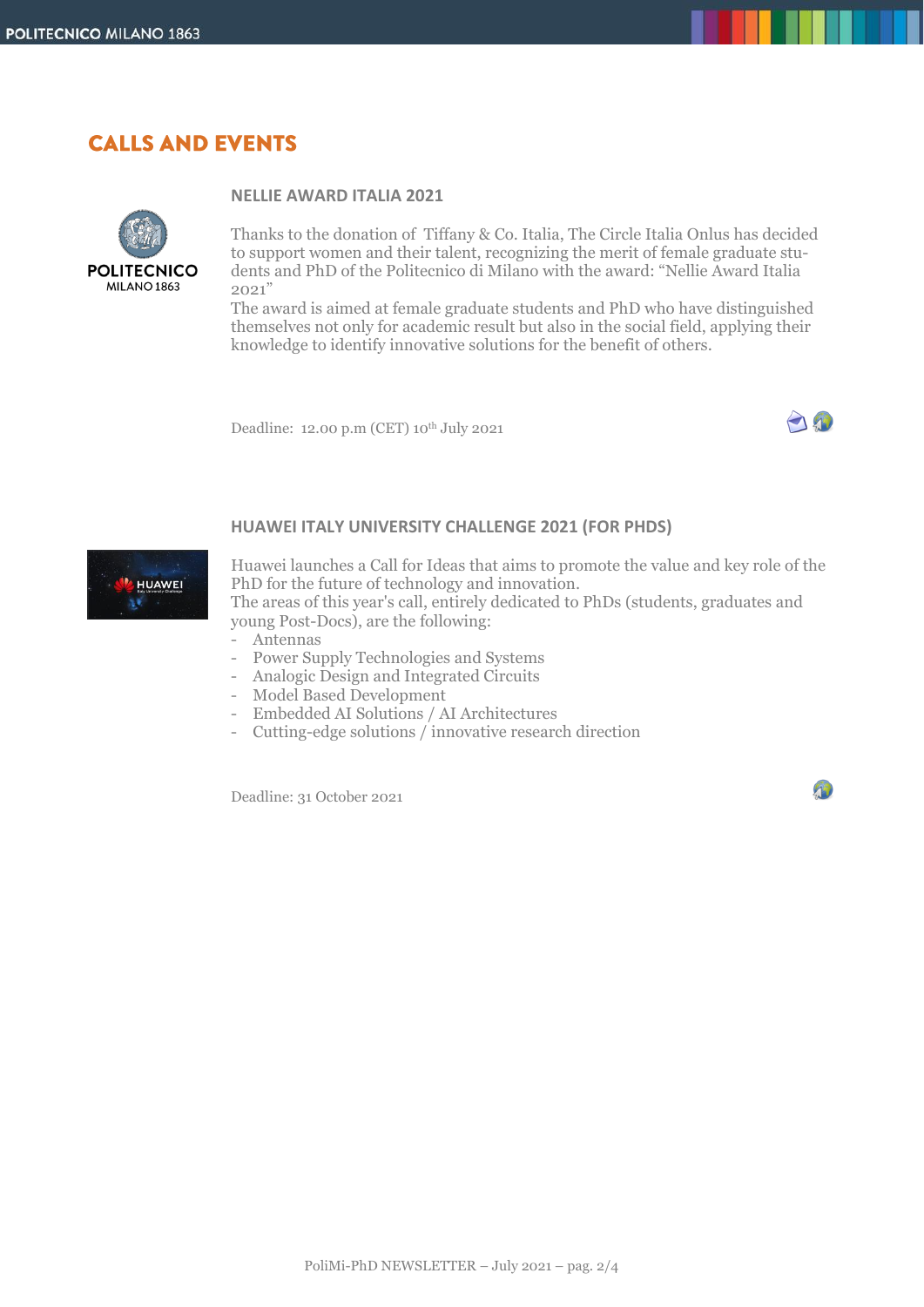# **SUMMER SCHOOLS**

### **GOING CIRCULAR WITH CRITICAL RAW**

**Prof. Paolo Trucco**

The goal of the School is to advance understanding of how circular economy approaches may assist a sustainable management of raw materials, from a company and supply chain perspectives. This topic will be examined in light of technological, economic, environmental and regulatory aspects. Participants will have the chance to meet prominent scholars in the material criticality and circular economy fields to gain insights on current research and industrial practice, as well as emerging opportunities. Participation in and completion of the school is equivalent to 5 ECTS.

Candidates interested in participating are requested to apply on the Summer School webpage before July 6, 2021.

#### [Leaflet](https://gcrm.lakecomoschool.org/files/2019/11/Flyer-Going-Circular-with-Critical-Raw-Materials.pdf) (pdf)

From 6<sup>th</sup> to 10<sup>th</sup> September 2021



 $\bigcap_{i=1}^n$ 

#### **FIBRE REINFORCED CONCRETE. MATERIAL CHARACTERIZATION AND STRUCTURE DESIGN Prof. Marco Di Prisco**

The Department of Civil and Environmental Engineering (DICA) of the Politecnico di Milano, Phd in Structural seismic and geotechnical engineering, is given this course in the form of Summer School, both online and in presence, one week full-time.

From 2<sup>nd</sup> to 7<sup>th</sup> July 2021

## **STARTING COURSES - PHD SCHOOL**

#### **STRATEGIC DECISION MAKING Prof. Valentina Ferretti**

This highly interactive course has two main goals: make you discover what are the behavioral traps in strategic decision-making processes (i.e. those systematic cognitive and motivational mistakes we all make when confronted with complex decisions) and provide you with the analytical solutions to improve the process.

From 12th to 23th July 2021



# **STARTING COURSES - DOCTORAL PROGRAMMES**

## PHD IN STRUCTURAL SEISMIC AND GEOTECHNICAL ENGINEERING

#### **ADVANCES IN CEMENTITIOUS MATERIAL TECHNOLOGY AND NUMERICAL MODELLING FOR 3D PRINTING APPLICATIONS IN STRUCTURAL ENGINEERING Prof. Giovanni Di Luzio, Gianluca Cusatis**

The purpose of the course is to present a state-of-the-art overview of the 3D printing technology for cementitious materials, the established numerical models and the ongoing research activities in this field. Lecturer of this course will be Prof. Gianluca Cusatis, Northwestern University, Evanston, IL, USA.